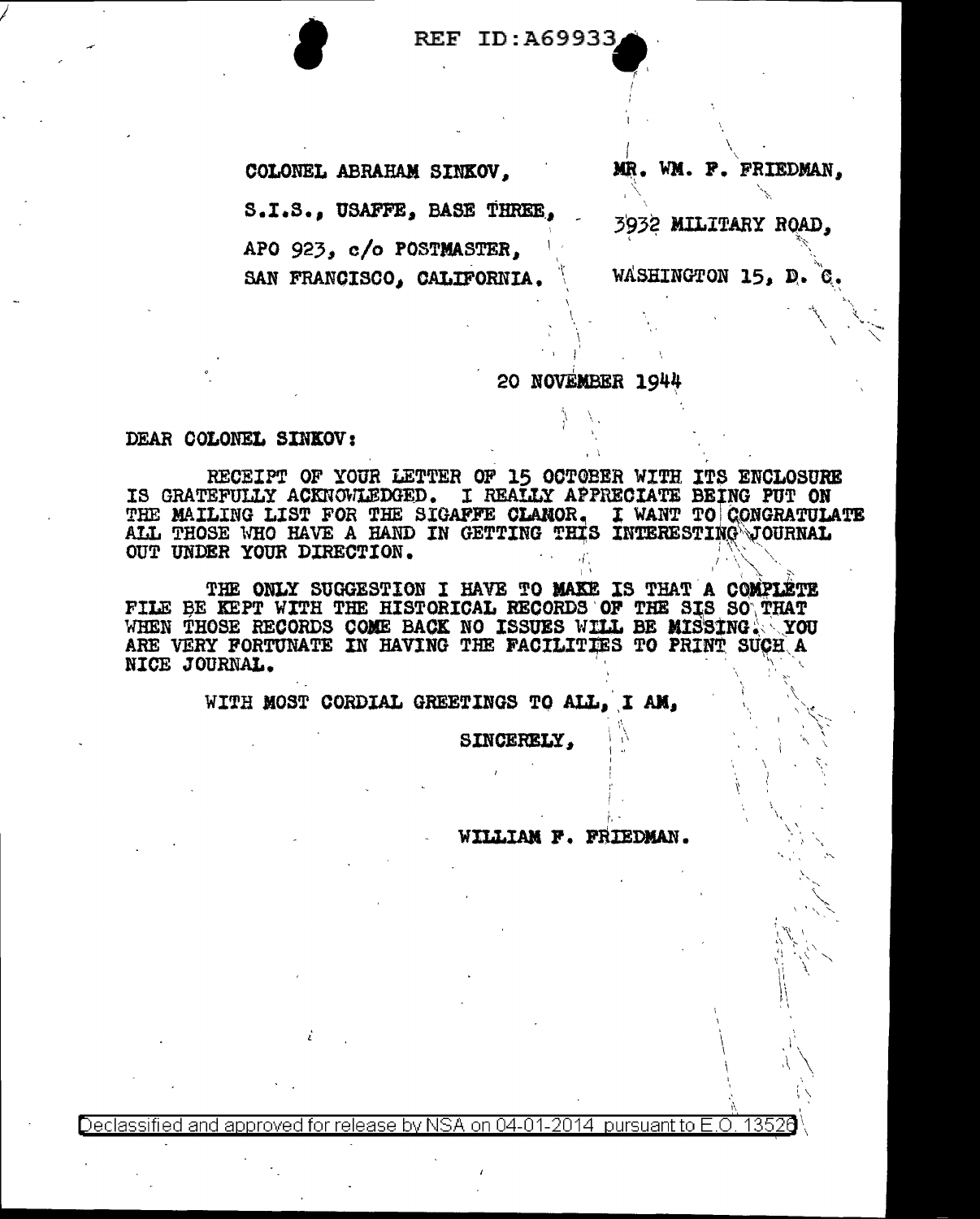**REF ID: A69933** 

COLONEL ABRAHAM SINKOV

CBB Base #3

APO 923, c/o POSTMASTER.

SAN FRANCISCO, CALIFORNIA.

Mr. Wm. F. Friedman

3932 Military Rd.,

Washington 15, D.C.

26 OCTOBER 1944

DEAR ABE:

فلينفسخ

FIRST OF ALL I WANT TO CONGRATULATE YOU MOST HEARTILY UPON YOUR PROMOTION. YOU ARE THE FIRST OF "MY BOYS" TO HAVE ATTAINED THIS HIGH STATUS, AND I AM MIGHTY WELL PLEASED. I HOPE THAT THE OTHERS WHO JOINED ME IN THE EARLY DAYS WILL SOON ALSO REACH THAT EMINENCE.

-YOUR LETTER OF 3 OCTOBER REACHED ME PROMPTLY AND NOT ONLY I BUT SEVERAL OTHERS FOUND THE LITTLE ENCLOSURE OF DEEP INTEREST. IT CAME AT A MOST OPPORTUNE TIME AS THE SUBJECT JUST THEN WAS ON THE GRIDDLE. I HOPE THAT THE PLAN WILL PRODUCE GREAT DIVIDENDS.

I HEAR INDIRECTLY ABOUT DELIA AND AN VERY HAPPY TO NOTE THAT SHE IS MAKING RAPID PROGRESS. WE HOPE THAT SHE WILL SOON BE BACK WITH US.

THE NEWS THIS MORNING ABOUT THE NAVAL ENGAGEMENT IN THE PHILIPPINES IS MOST ENCOURAGING. EVERYBODY IS QUITE EXCITED AT THE SPEED OF EVENTS IN YOUR DIRECTION. IT IS BEGINNING TO LOOK AS THOUGH THE ENEMY IS DEFINITELY ON THE RUN AND IS BEING PUSHED BACK MUCH MORE RAPIDLY THAN ANYBODY ANTICIPATED TWO YEARS AGO.

PLEASE GIVE MY VERY BEST GREETINGS TO EVERYBODY. IT WAS NICE TO HAVE LAWRENCE HERE AND I EXPECT TO SEE HIM TONIGHT AT A PARTY. HE IS A CHANGED LAD AND ALL TO THE GOOD WHICH PLEASES ME MIMIGNSELY.

WITH VERY BEST REGARDS FROM ALL OF US HERE. I AM.

SINCERELY,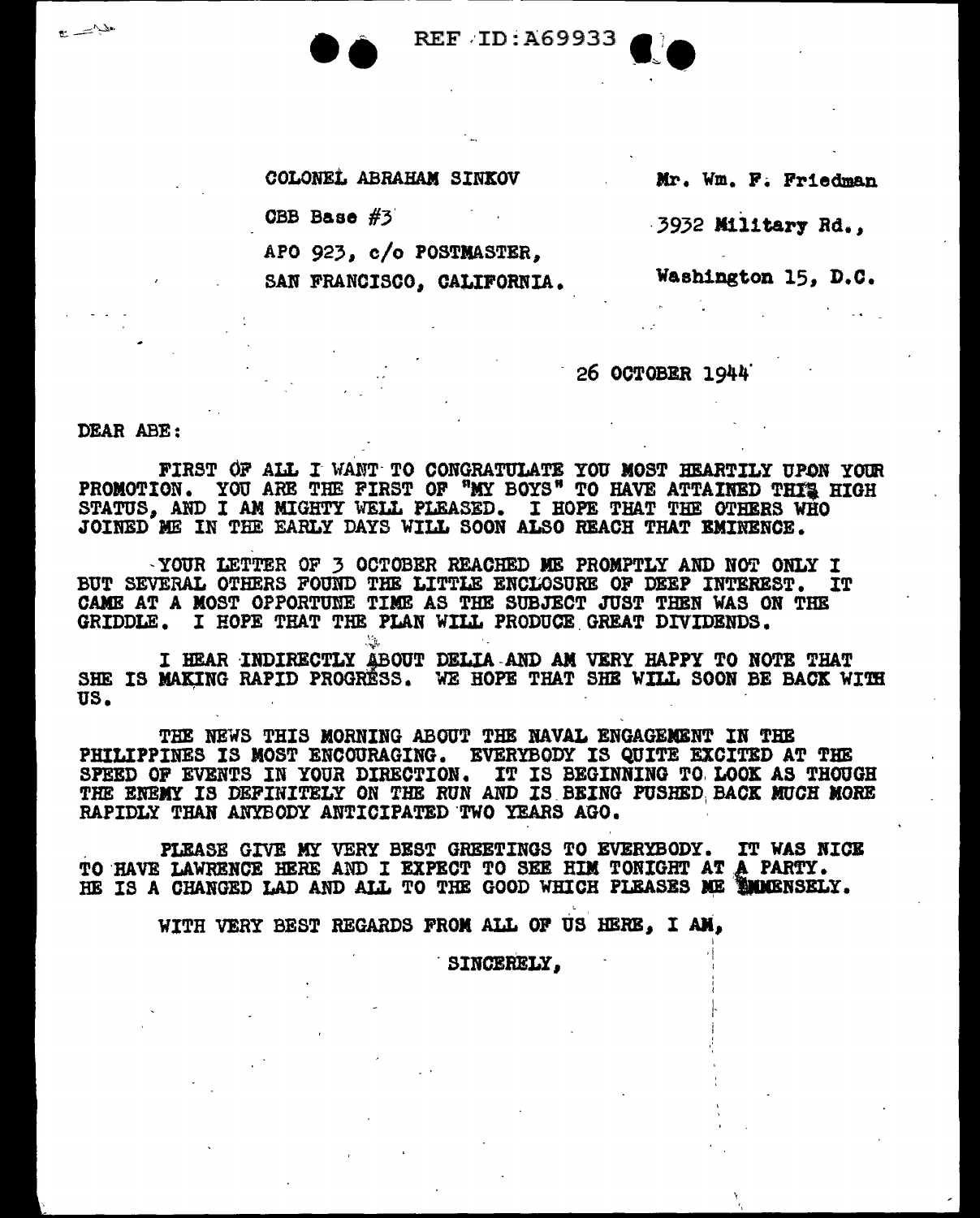**REF TO FROM** Date Commanding Officer Asst. Commandant Dir. of Com. Research Administrative Officer Chief, I & L Branch Chief, A Branch Chief, B Branch Chief, C Branch Chief, D Branch Chief, E Branch Chief, F Branch Chief, G Branch Dir. of Training 2nd Sig. Sv. Bn. Comments & Return Information  $(\epsilon)$ Signature, if approved Col Clarke was quite لمنافى للهف بأن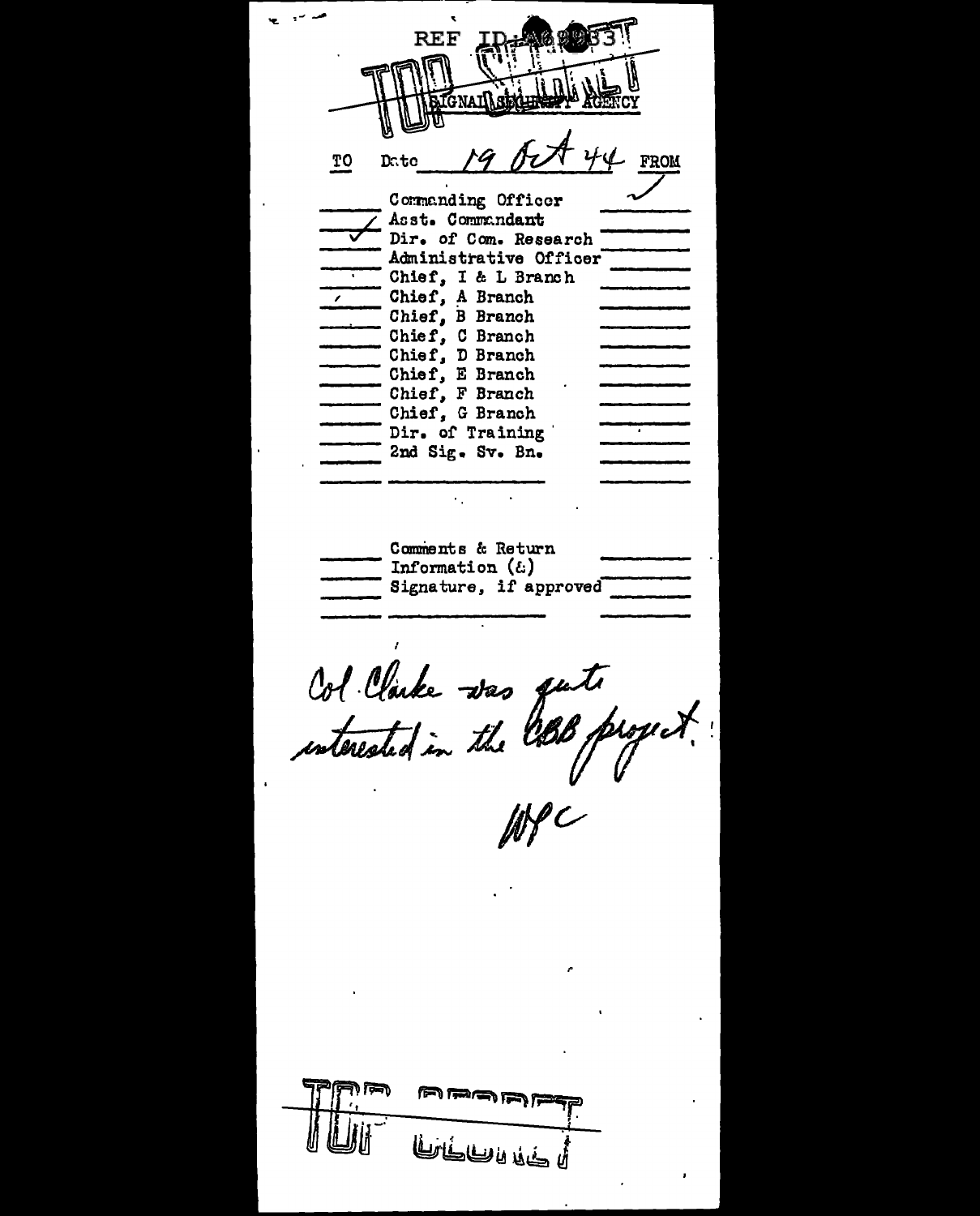



CENTRAL BUREAU **BASE THREE** 

 $y \geq \beta$ aset 3

A.P.O. 923 3 October 1944

Mr. William F. Friedman, Signal Security Agency. Office of the Chief Signal Officer, Washington 25, D.C.

Dear Mr. Friedman:

I am most grateful for your complimentary letter regarding the award of the Legion of Merit. I have passed it on to the other five winners of the award who are all greatly pleased with your mention of their names.

I also gave your regards to General Akin who was pleased to receive them and who asked me to pass on his thanks. He said that he is still hopeful of being able to arrange for you to visit this theater. Unfortunately the moment is not quite ripe. He added, with a smile, that if the delay were much longer you would probably not come to Mustralia, but would more likely visit us in Manila.

I am inclosing for your special interest a copy of one of the General's latest ideas in Type A cryptanalysis. This is not yet the final form that will be employed, but is an indication of what we are aiming at. The most important change contemplated is the replacement of the sample pages by artificial samples not corresponding to any actual material. Erskine and I both derived considerable pleasure from the development of this little project and as for Colonel Aurell, he was tickled beyond description.

Please say hello for me to Mrs. Friedman and to the children who I trust are all well and happy.

abe Sinkov

1 Incl. As indicated above.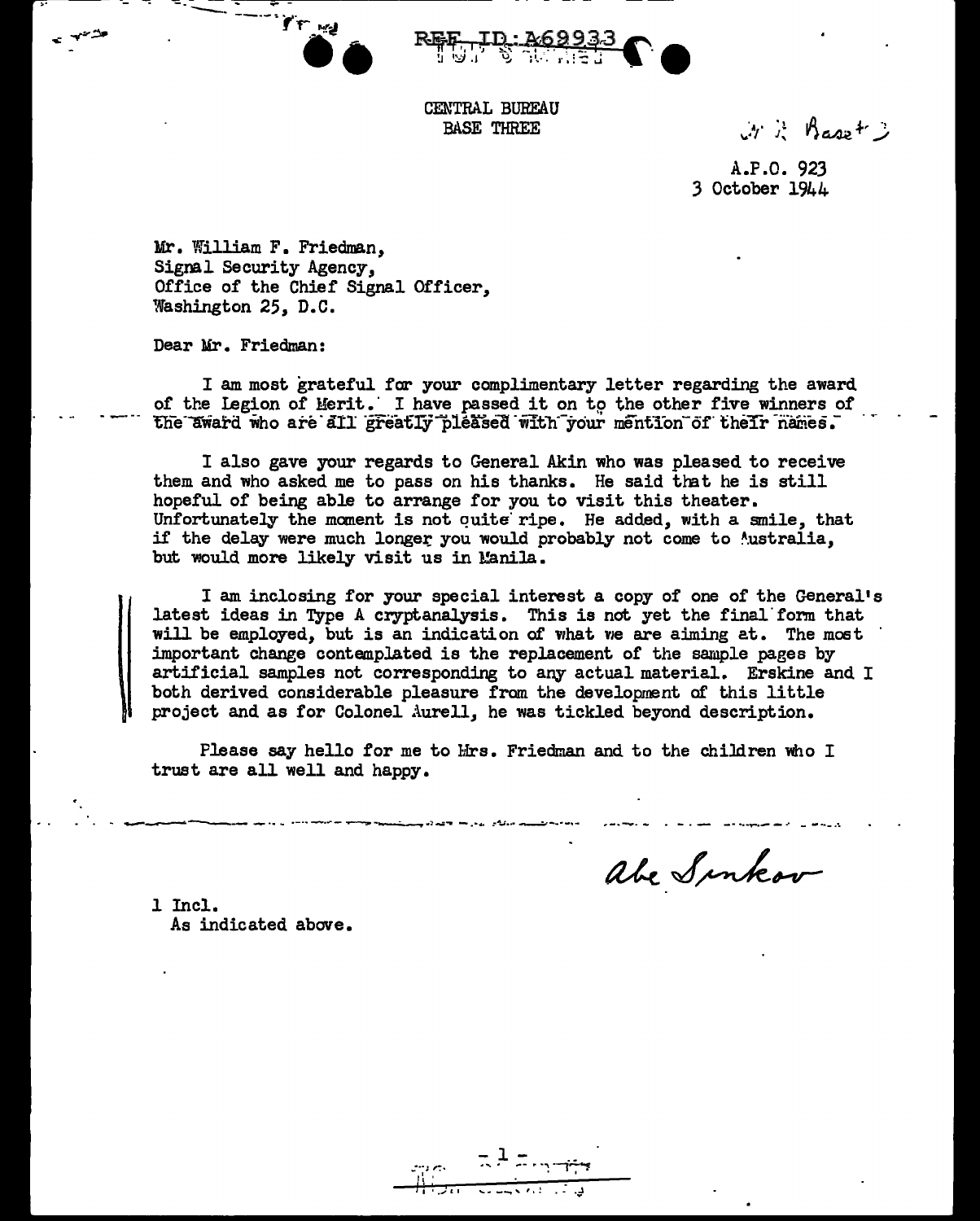

REF ID:A69933



## SIGNAL INTELLIGENCE SERVICE UNITED STATES ARMY FORCES IN THE FAR EAST **BASE THREE**

A.P.O. 923 15 October 1944

Mr. William F. Friedman Arlington Hall Station Arlington, Virginia

Dear Mr. Friedman:

Several of our men who were in journalistic work before the war have been preparing a unit newspaper which shows definite merit. It has reached the stage now of becoming a regular publication and will probably appear twice a month from now on. I am inclosing a copy of the current issue for your interest and will arrange for future copies to be sent to you.

The editorial staff would welcome any comments or suggestions that you may have.

Sincerely.

a. Sinkos

A. SINKOV. Colonel, Signal Corps.

 $1$  Incl. As above